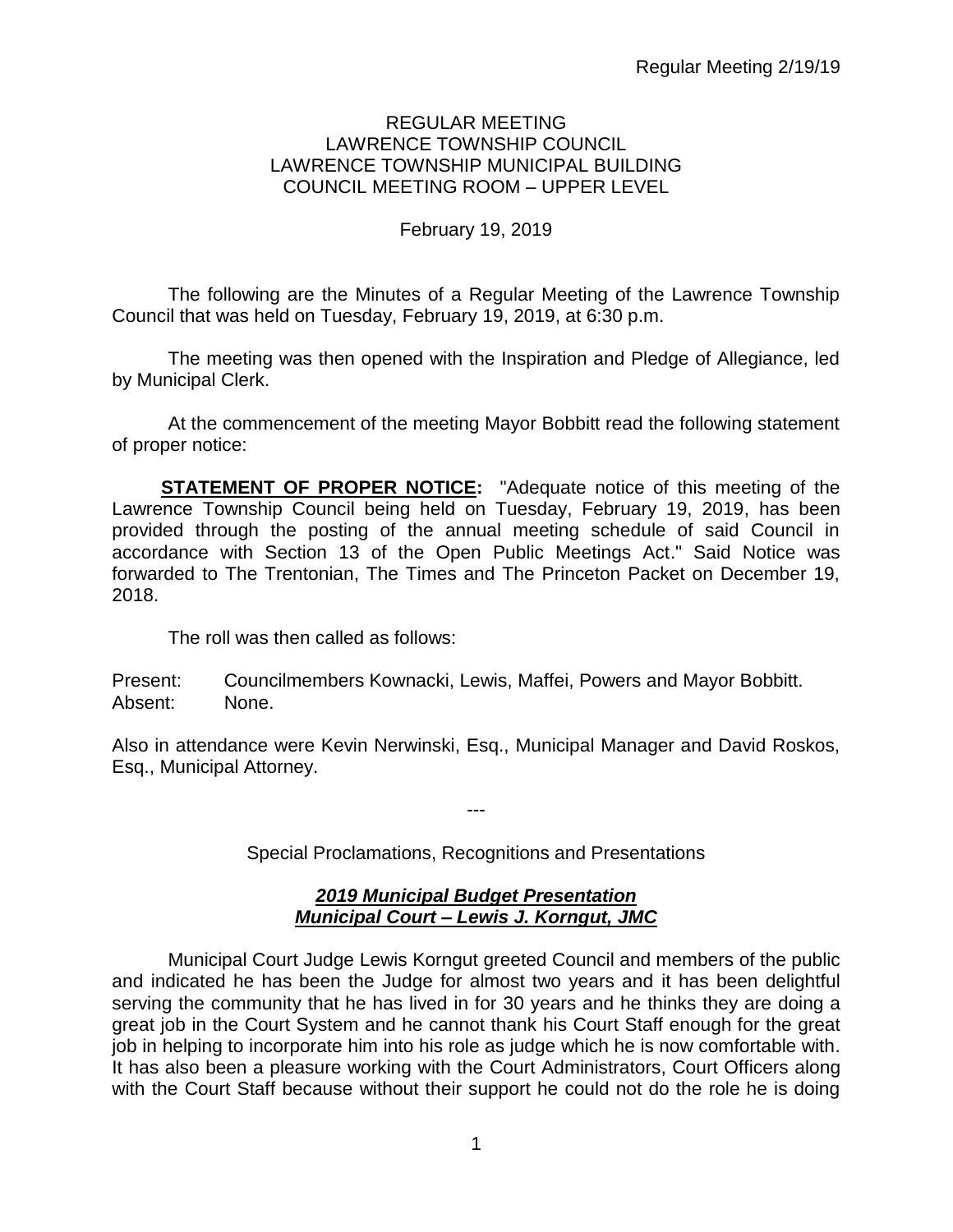as the Judge for the Municipal Court so for that they should be praised and lauded for the jobs and the roles that they do for Lawrence Township. Judge Korngut stated he is present tonight to answer any questions or budgetary questions that the Council might have and provide any feedback to them as he believes a fair and impartial court is essential to the well-being of a township and the Court's role is to dispense fair and honest justice in the Court System. And, one of the specific goals he tries to attain is to treat everybody equally and fairly so when they leave the Court Room they feel like they got a fair shake from the Court System which he thinks is critical being most peoples' first experience and exposure is with the Municipal Court system and not the Superior Court. In addition, it is a reflection on the town so he hopes that the people that come before him feel they are treated with the dignity and respect they deserve.

Judge Korngut proceeded to discuss the following matters: Changes in 2018 appointment of a new prosecutor, Alfred Vuocolo, who took over for Reed Gusciora who was elected as the mayor of Trenton and the excellent job he is doing; appointment of a new Chief of Police, Brian Caloiaro, and the positive impact he has had on the Court System; the number of tickets written for violations in 2018 down 34 percent; how the American Civil Liberties Union has impacted the Court System as it relates to the contempt of court fees that can be imposed on an individual for failure to appear and limitations set on the issuance of bench warrants for general offenses and minor motor vehicle cases which has impacted the number of litigants that have appeared before the Courts; the recent number of tickets written in 2019 are on an upswing as it relates to the number of Superior Court cases being downgraded to Municipal Court including drug cases; potential legalization of marijuana having little to no major impact on Lawrence Municipal Court System; legalization versus non-legalization as it relates to the law and an increase in DUI's and motor vehicles fatalities reported in states where marijuana is legal and 2018 being an aberrational year and the future of Lawrence Court System being on an upswing back to the levels they seen in 2017. He then opened the floor for questions and comments.

There was then a question and answer period after Judge Korngut's presentation with inquiries and comments by Councilmembers and the Municipal Manager relative to court violations and how fines are imposed, litigated and disposed of against an individual, scheduling of municipal court sessions for regular violations and special sessions, the number of criminal and possession of marijuana cases heard in Lawrence Courts over Judge Korngut's tenure and the legalization of marijuana possibly increasing the number of DUI's, DRE testing and the resolve of DUI marijuana cases, potential tenure for municipal court judges, maximum contempt of court fees being \$100 and on motor vehicle matters \$50, the bail reform system non-existent and the trend of the ALC identifying municipal courts as revenue producing departments and their attempt to counteract that role of the Court System being revenue producing.

 $\sim\sim\sim$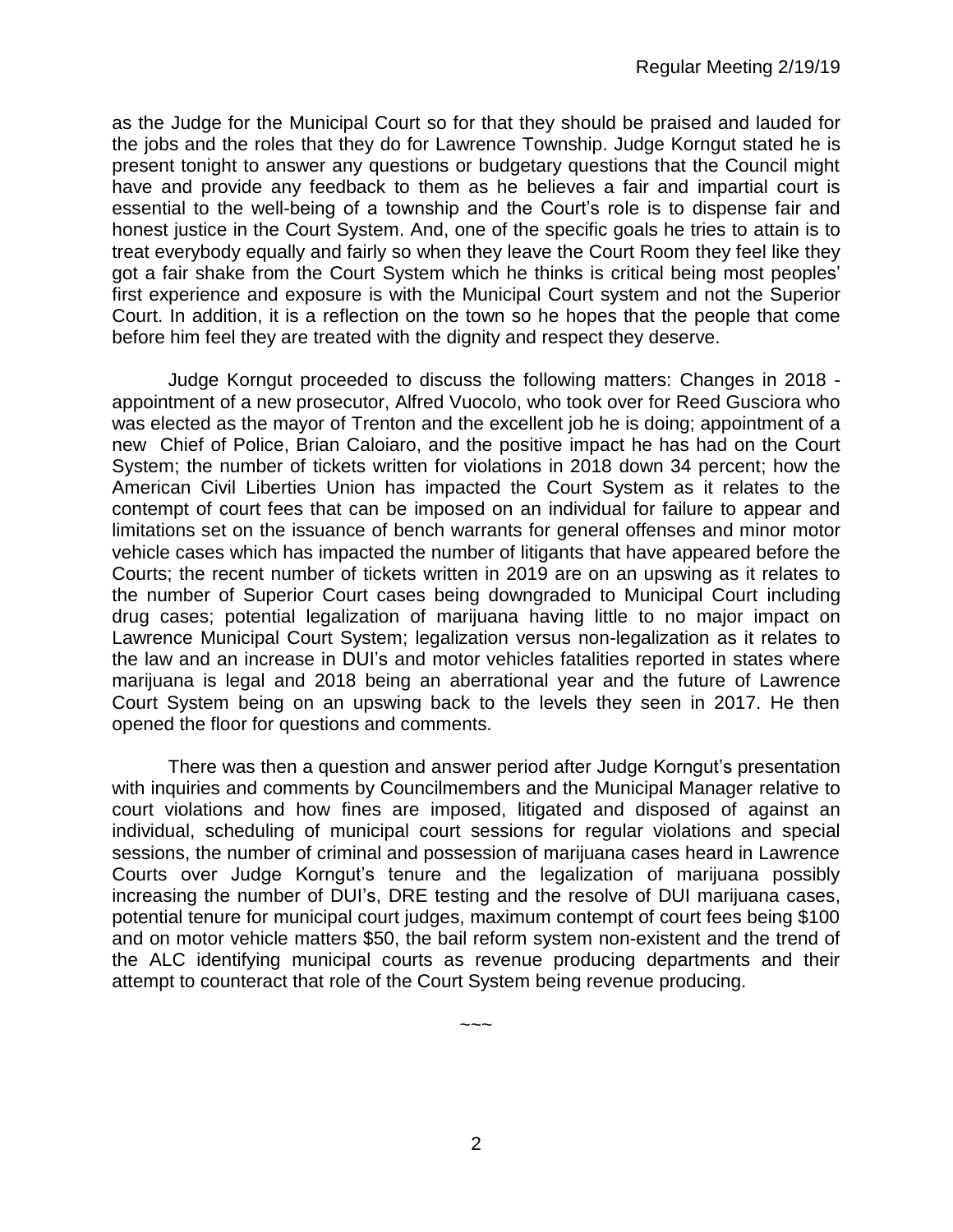#### *2019 Municipal Budget Presentation Police Department – Brian Caloiaro, Chief of Police*

Chief Caloiaro greeted everyone and thanked the Council for allowing him to serve as Chief of Police in the fine town of Lawrence that he and his family grew up in and takes a lot of pride in. He then began his presentation by discussing how unique 2018 was in the Lawrence Township Police Department that encompasses several bureaus and divisions as well as the Office of Emergency Management, and EMS as it relates to Chief Mark Ubry's retirement after 30 years of service and his transition from being promoted from Captain to Chief of Police, low productivity, departmental morale challenges and the year overall being a tough year in terms of uncertainty during the transition period within the police department and present-day morale being on an up rise.

Chief Caloiaro reported in 2018 the Police Department initiated or responded to 32,175 calls for service which is a 9.5% decrease compared to 2017 when 36,141 calls for service were answered; a 24% decrease in New Jersey Uniform Crime Reporting from 864 reported crimes in 2017 to 656 reported UCR crimes in 2018; total arrests down 23% from 1663 to 1316 in 2018; a 43% decrease in DUI arrests down from 58 arrests in 2017 to 33 arrests in 2018; legalization of marijuana posing a huge problem for the Lawrence Police Department as it relates to training DRE officers in the department; the new Attorney General's Immigration Directive that will be enacted relative to police officers not having an active role in enforcing civil orders through immigration with ICE; the Police Department's hiring of additional Police Officers and existing employees (58 sworn officers), promotions, new recruits, retirements and future retirements posing an issue in the Police Department due to the number of officers (21 officers) being eligible to retire including his entire command staff within the next 5 years and the need for the Administration to hire new officers well in advance given the timeframe (approximately one year) it takes to train and hire an officer.

Chief Caloiaro went on to discuss non-enforcement events such as the Community Egg Hunt, Youth Police Academy, National Night Out, Trunk or Treat, etc., which were successful and the Police Department continuing their track record of providing excellent police service; attaining their re-accreditation for 2020; building stronger ties by continuing to work with the community, develop new partnerships and come up with new innovative ideas to support the town and the people that they serve. In closing, Chief Caloiaro thanked his Command Staff and Police Officers whom he indicated are second to none which makes his job quite easy. He then opened the floor for questions.

A general comment, question and answer period ensued relative to Chief Caloiaro's presentation regarding civilianizing positions such as the IT Officer, Armed Court Attendants, etc. to get more officers on the road and the pros and cons; impending retirements in the next five years, hiring ahead to increase staffing levels prior to all the retirements and the list of officers eligible to retire by January 1<sup>st</sup> and a 5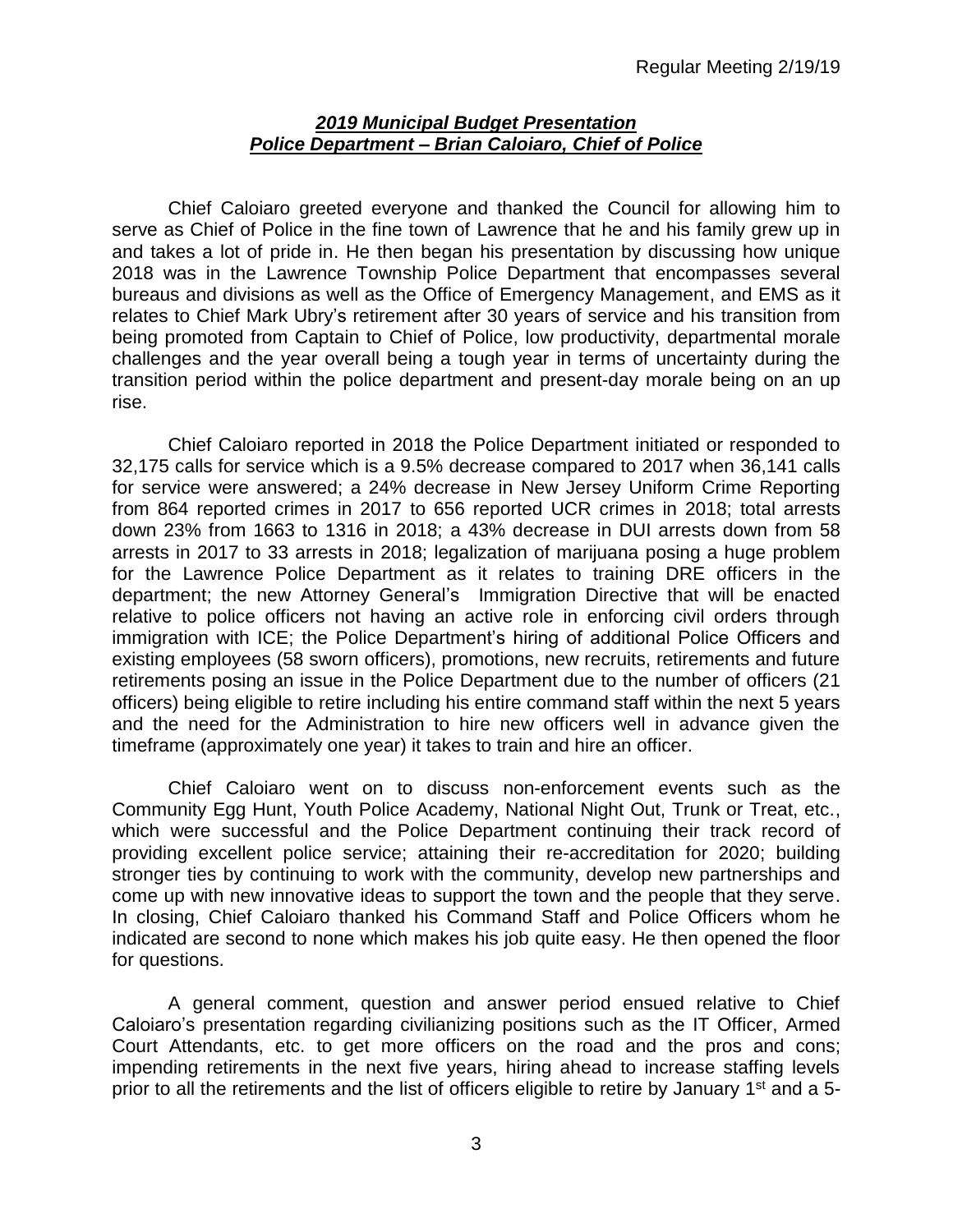year wish list plan for hiring replacement officers; Chief Caloiaro's desire to have a Class III Special School Resource Officer in every school as a precautionary measure; iXP Corporation managing dispatch services working well and their services being useful to the police department outside of the company's personnel turnover issues; reason for the 125% increase in police escorts needed; training sessions for Drug Recognitions Officers (DRE); age requirement for the Youth Police Academy; dispatch calls being picked up by Trenton and the State Police; quality police officers who left and went to other towns in anticipation of the layoffs; Chief Caloiaro's ideal number of police officers (66) to effectively continue the services provided to the residents; time/training of new officers to effectively do their jobs; quality of life as it relates to the younger generation of police officers opting for comp time versus overtime; overtime and shifts changes (17 hours max), no announcement date for the next police exam, and better recruitment efforts in the police department from schools, universities and Lawrence towns' people for a strong, diverse, long-term police candidate.

The Police Chief was congratulated by the Mayor and Township Council on his Department's exemplary work on National Night Out and other community outreach activities noticed by constituents. They all thanked the Chief and gave closing remarks in relation to what has been accomplished in serving and protecting the community and his forward thinking with regards to the future of the Police Department. Mr. Roskos stated in all the years sitting at the Council Meetings this has been the best exchange of dialogue he has witness between the Council and the Police Chief.

Mr. Nerwinski stated that it has been a pleasure working with Chief Caloiaro and he has absolute confidence in his ability as Chief and just having his Superior Officers present tonight should speak volumes to members of Council and since taking over as the Municipal Manager all things have been about the Police Department as it relates to hiring, impending retirements, and the staffing positions currently staffed by police officers so they could actually do police work and the struggle is real in terms of the hiring of several new police officers, impending retirements, and the placement of other staff so that police officers are doing police work and advised that the police department is just one department of many under the municipal budget and he does not want to solely focus on one department to deny others, given they have the Public Works Director and his staff that provide an unbelievable service. Furthermore, everybody can perform better with more; but, Lawrence employees have performed exceeding well with a lot less, so they now have the struggle of being fiscally responsible of getting each department where they need to be so that the services that are provided to the citizens are what they should be. And, although, it will be a difficult task to do they are talking about public safety and he is confident they will be able to work together to find the pathway there.

4

 $\sim\sim\sim$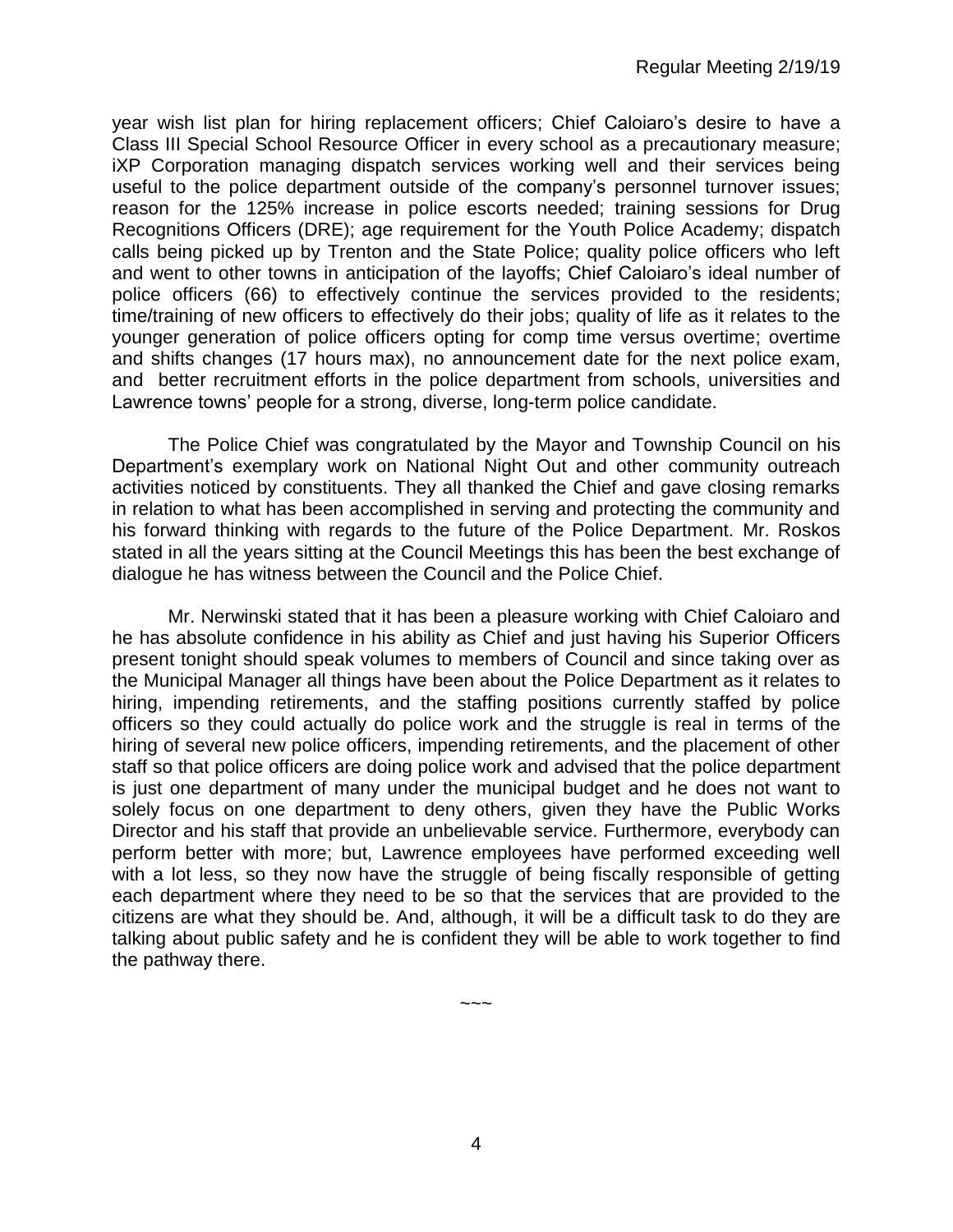#### *2019 Municipal Budget Presentation Gregory Whitehead, Director of Public Works*

Public Works Director Gregory Whitehead greeted Council and provided a general overview of the Divisions within the Public Works Department. It is comprised of (32) thirty-two employees encompassing (6) six divisions; they are responsible for maintaining all Township parks, roadways, municipal facilities, vehicle maintenance, ecological facility operations which is run jointly with Princeton, and a multitude of contracts they have with vendors for trash removal, recycling, engineering, capital improvement programs and general services.

Mr. Whitehead then gave a detailed review of his staff's accomplishments in 2018, day-to-day functions, training mandates, departmental duties and initiatives, shared services, recycling, leaf/brush collection, white goods collection, road side mowing, snow removal and expansion of the brine program, street sweeping, garbage collection/new contract, organic waste program savings, repair and leasing of garbage totes, and capital improvement projects. Mr. Whitehead then gave statistical information about the Department's work in the past year.

Mr. Whitehead continued to discuss other responsibilities and areas of service managed by Public Works on a daily basis and the lack of labor hours for the road division to perform essential services and future personnel needs; the 2019 Tree Removal Plan/Tree Maintenance and 2018 Progress; vehicle maintenance as it pertains to (4) four highly skilled individuals that are responsible for servicing and maintaining over 350 vehicles and pieces of equipment; 800 work orders and 1,820 labor hours; firetruck maintenance update; Joseph H. Maher, Jr. Ecological Center having 5400 visits from residents and landscapers and \$35,486 in sales of wood chips and leaf compost; 5-year shared services agreement with Princeton with an agreement to budget funds in the coming years to replace aging equipment at the site; Division of Buildings and Grounds continued work with PSEG for new energy audit of remaining items that have not been completed; outsourcing some of the work for the facilities maintained by the Public Works Department including the Lawrence Community Center (total of 145,470 sq. ft.); Parks Division covering all aspects of park maintenance which includes thousand acres of public property, all the grounds work associated with the facilities as well as contracting several areas of lawn cutting to a County Co-op and all the work being done with the reduction in staff and a handful of dedicated employees that do a great job; upcoming shredding and upcoming cleanup events partnered with various organizations.

Mr. Whitehead noted there is no request for additional personnel or change to their operating budget; however, he does have a budget request for the following divisions: Street Division Request - Two (2) mini-dumps with snow removal equipment to replace aging units in the Street Division - Cost \$175,000; Ecological Center Request - 2019 Commercial Grade Portable Screener - Cost \$100,000 (shared 50% with Princeton); Division of Buildings and Grounds Request - Veterans Park Restroom Renovation – Cost \$50,000 and the Parks Division Request - One (1) mini-dump with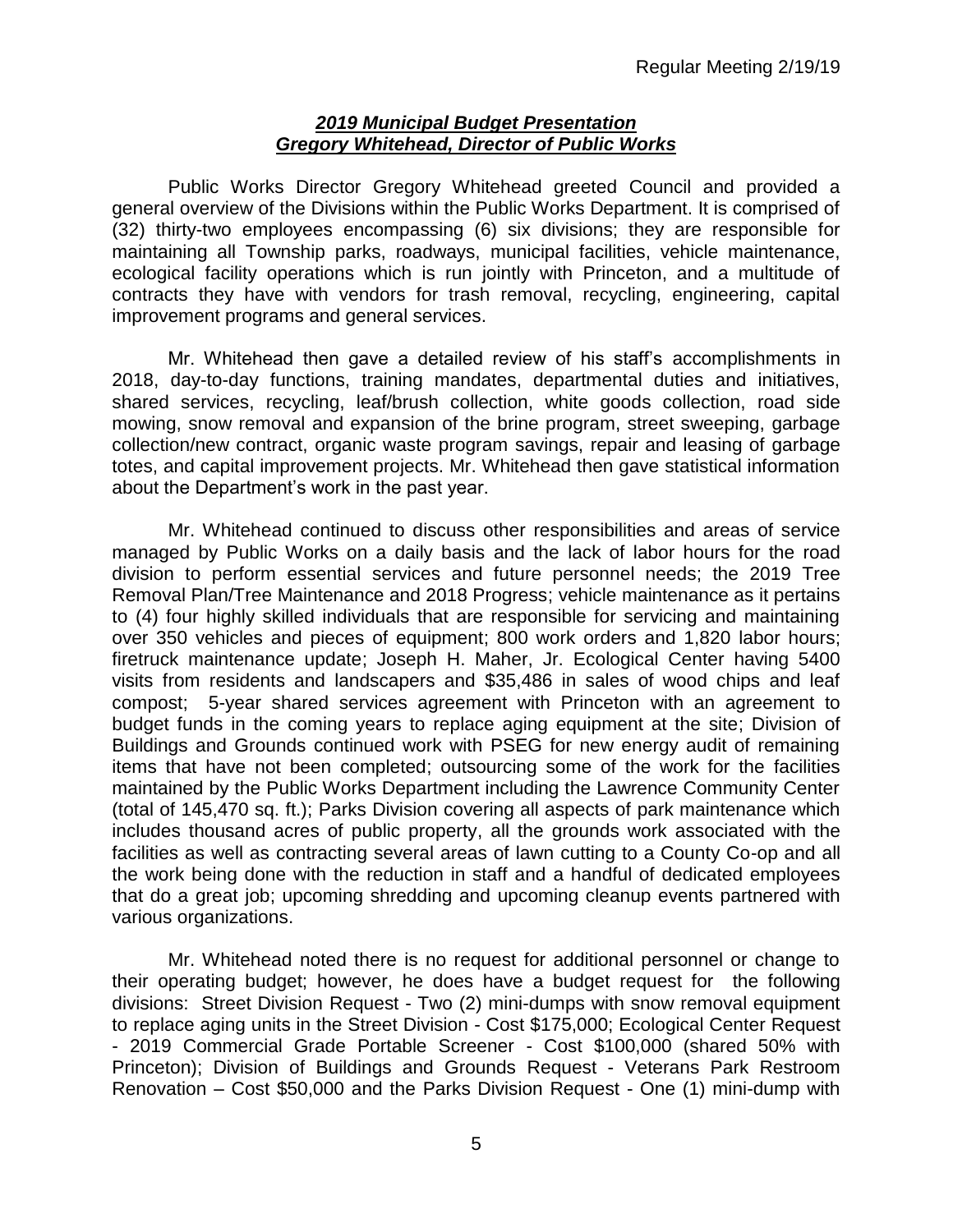snow removal equipment to replace aging unit in Parks Division fleet - \$90.000; One large width park mower with attachment to replace PW90, a 2002 Jacobsen, Model 9016 – Cost \$65,000; One (1) pick-up truck (utility style) with plow, to replace, MS, 2003 Ford F450, 92,000 miles - Cost \$45,000 and Colonial Lake Maintenance Dredge – Cost \$200,000.

Thereafter, Mr. Whitehead answered questions and listened to comments from Council and the Municipal Manager. The Council thanked Mr. Whitehead and expressed their great appreciation on the amazing job he and his staff do based on the report he presented with 28 bulletin points and his staff of 32 employees. Additional dialogue took place relative to the new Brush Collection Ordinance as it relates to the letters that were sent out to the landscapers/residents that included a copy of the application for landscaper registration, map for residential yard waste collection schedule and the ordinance with information pertaining to the new regulations and enforcement, the brining program regarding snow removal, Green Infrastructure as it pertains to mowing and the maintenance of the retention basins and the great job the Public Works Department did with restoring the World War I Monument.

# *2019 Municipal Budget Presentation Emergency Management, Jack Oakley, Director of Emergency Services*

 $\sim\sim\sim$ 

Mr. Oakley greeted the Council and distributed a handout relative to the 2019 Budget presentation and thanked the Municipal Manager for affording him the opportunity to speak before them and indicated he would like to take a quick moment to echo some of the previous comments that were made by the Township Council, Judge Korngut, Chief Caloiaro and Mr. Whitehead as it relates to their presentation and his interaction with all three individuals on a daily basis as well as their command and management staff and proceeded to discuss it being an honor and a privilege to work with each of them whose leadership is contagious; especially, for their staff which was evident during their presentation and makes his job easier.

Mr. Oakley opened his presentation by addressing the budgetary concerns for the Fire Staffs/Services, Emergency Medical Services, OSHA Account and Office of Emergency Management and advised that they have no concerns in the area of the OSHA Account or Office of Emergency Management as those budgets remain the same with no capital budget request. He then discussed the Fire Division having (5) five career firefighters employed by Lawrence Township with the latest employee being hired in July 2018 and the deployment of personnel with a crew of four stationed at the Lawrence Road Fire Company and one member stationed at the Slackwood Fire Company; a new procedure they just started over the past couple of months where a member at the Slackwood Fire Company acts as a driver and supplements the volunteer staff that responds to that station for calls during normal work hours. They found among the three stations in town that volunteer turnout during daytime hours usually when everybody is at work is the strongest at Slackwood; but, they always seemed to be suffering from waiting for a driver to show up. So, a driver is now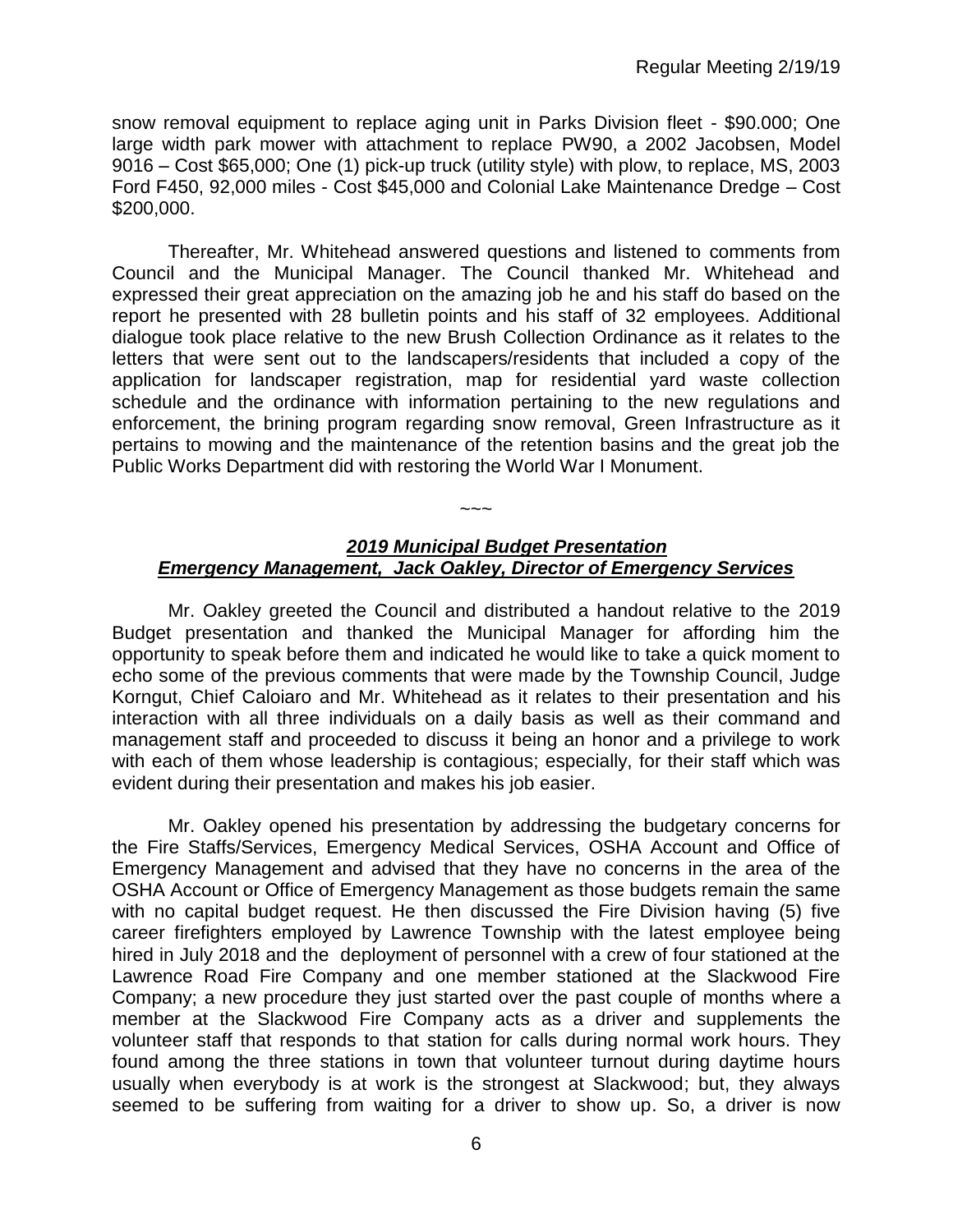stationed at Slackwood Fire Company which seems to be working quite well and they hope to continue.

Mr. Oakley then gave a detailed review of the following matters: career firefighters working closely with the volunteer fire companies during emergencies; firefighters' duties, inspections of apparatus, training and certifications; firefighters assisting elderly residents with replacement of old batteries in smoke and carbon monoxide detectors; mandatory refresher on subjects like bloodborne pathogens, respiratory protection, hazard communication, confined spaces, etc. and in-house training on confidence-building on apparatus driving, drafting and pumping, fire behavior and various equipment; firefighters notable training case and activities in 2018; fire prevention activities that were significant during 2018, firefighters participation in a number of school, community and off-duty events; statistical information related to career firefighters work in the past year (621 emergency assignment and 11.7 percent increase over the 556 handled by career staff in 2017 or an 81 percent increase over the 343 emergencies handled in 2014); notable emergency responses in Lawrence during 2018; capital budget request for mobile computers for administrative duties - one to be mounted in the apparatus that is used on a daily basis which will connect them to Mercer County Central Communications which will give them updated information about the call and particulars on the site they are responding to.

Mr. Oakley went on to address the Fire Division capital budget request for the following: two mobile computers – one for administrative duties and the other to be mounted in the apparatus which is used on a daily basis and connects the responders to Mercer County Central Communications where responders will receive updated information and the particulars about the call site they are responding to; the need for vehicle stabilization tools that will complement the existing rescue tools used for patients extrications and discussed the firefighters responding to 36 motor vehicle accidents where people had to be extricated from their vehicles; positive pressure fans to update unserviceable fans that are being utilized by career staff on the trucks and the volunteer staff for Lawrence Road, Lawrenceville and Slackwood continuing to sustain a positive influence on fire services in the Township and advised of an intense fire both the career firefighters and volunteers responded to and did an unbelievable fantastic job and commended both for their services.

Mr. Oakley then discussed the Career Emergency Medical Staff comprised of (1) one Supervisor and (8) eight full-time employees and (25) twenty-five per diem personnel to fill vacancies due to scheduled time-off, sickness and training and the individuals being highly skilled in pre-hospital emergency patient care for medical as well as traumatic incidents. Some with experience and certifications in various other disciplines such as advanced para-medicine (Paramedics), firefighting rescue and disaster management, tactical EMS, hazmat operations, trench high angle rescue and child safety seat inspection. He also discussed one of the paramedics who recently graduated from nursing school and obtained her State Level Nursing Certification which is a big plus for the Township to not only have a highly trained paramedic but also an individual who is a nurse riding on the ambulance.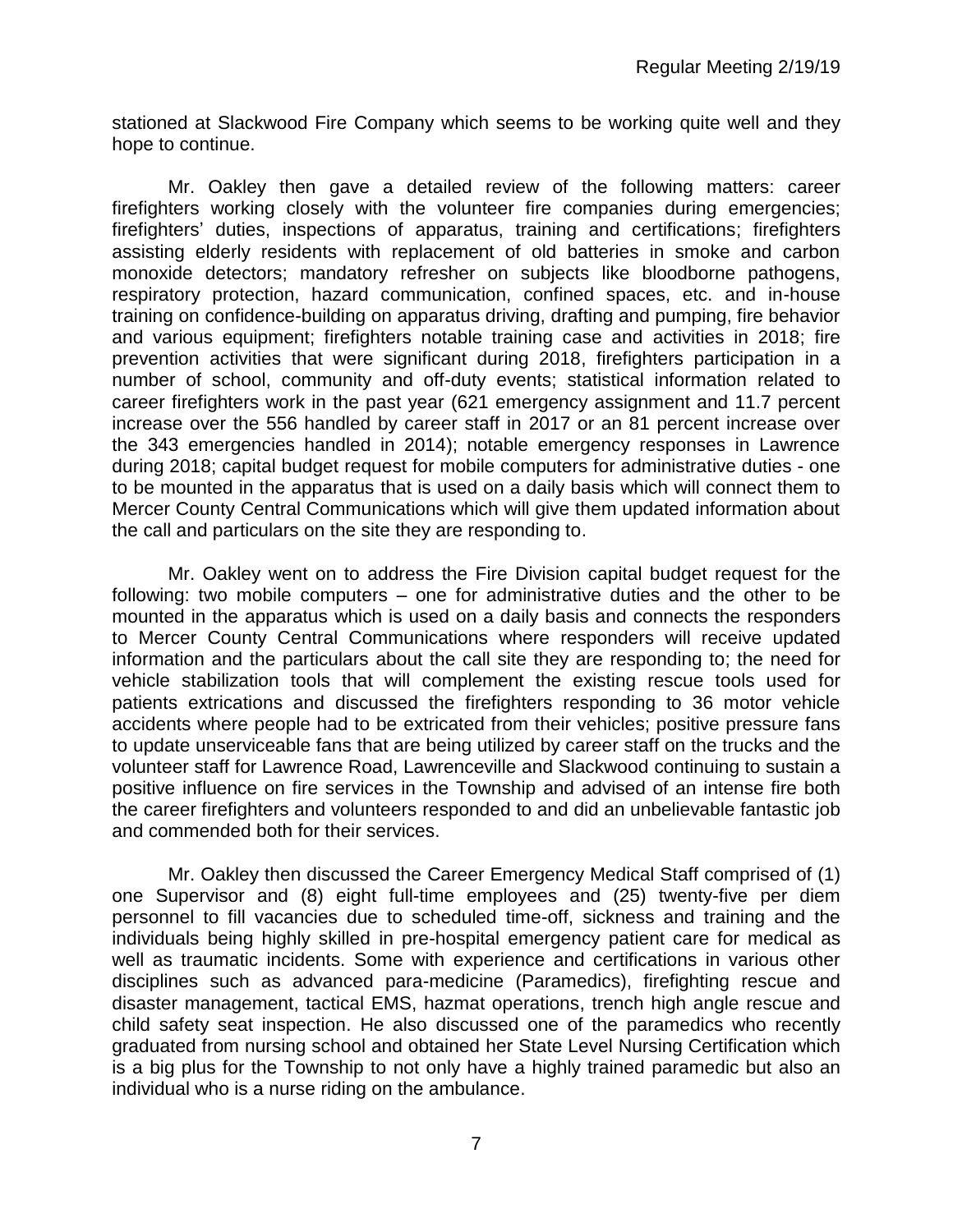Mr. Oakley advised that the Medical Division has a fleet of three basic life support ambulances and one first responder vehicle and they are requesting in their budget additional funding to purchase a new ambulance as their fleet collection has approximately 200,036 road mile. Each ambulance is staffed with a two person crew who holds a minimum certification level of EMT and they have several other staff members who have acquired the Advanced Level Certification of Paramedic. The Lawrence Township EMS maintains one ambulance in service on a 12 hour shift rotation, 24 hours a day, seven days a week, 365 days a year. As for statistics, in 2018, Lawrence EMS answered 3262 emergency dispatches within Lawrence Township and surrounding communities under the Mercer County Mutual Aid Agreement with the nature of the calls ranging from stable to severely critical which included 60 cardiac arrest, 1304 general medical calls, 416 fall victims, 190 cardiac and 258 respiratory emergencies, 96 strokes, 771 traumatic injuries including 2 gunshot victims, 335 motor vehicle crashes with 36 of them requiring heavy rescue, 10 maternity/child birth, 72 psychiatric emergencies, 43 fire and police standbys and 146 assists or other.

Mr. Oakley noted that the 146 assists were usually patient assists where a person calls 911 who may be elderly or disabled and does not have any home healthcare so they ask for assistance and the EMS responds to the resident at no charge which he indicated is not a 911 job; but, shows their dedication in helping the community in any way possible. Thereafter, Mr. Oakley discussed the need for new suction units to replace the ones presently being utilized as the units are at the end of their serviceability and hard to get parts for so when they break new technology renders them obsolete. The suction units are very important to their job as they are used to clean fluids out of a patient's mouth to prevent some type of a disease or injury to the lungs and possible save a life.

Mr. Oakley advised in October 2017 Lawrence Township EMS placed 2 new LUCAS devices (automatic CPR machines) into service. The devices are designed to perform mechanical CPR compressions at an astounding success rate and have become a national, if not worldwide, standard of care. All EMS staff are now certified and trained in their use. In 2018, there were 19 viable cardiac arrest calls and out of the 19 calls 12 of those patients had return of spontaneous circulation due to the high performance CPR by the LUCAS which means they were able to get the patient to the hospital to secondary care alive. And indicated when the machine is put into service it frees up the second EMT on the rig and they have had great success with the machine so they are requesting another LUCAS device in their 2019 budget.

Mr. Oakley then provided several examples of outstanding EMS work performed by the members of Lawrence Township EMS with the LUCAS. One involving a 47 year old male in cardiac arrest and once EMS arrived, the LUCAS was successfully applied to the patient who was later released to rehab and several weeks later was able to go home. He also advised of a 67 year old female who passed out and was determined to have STEMI (ST-segment elevation myocardial infarction) and due to the rapid response of the entire EMS team performing quick and aggressive assessment,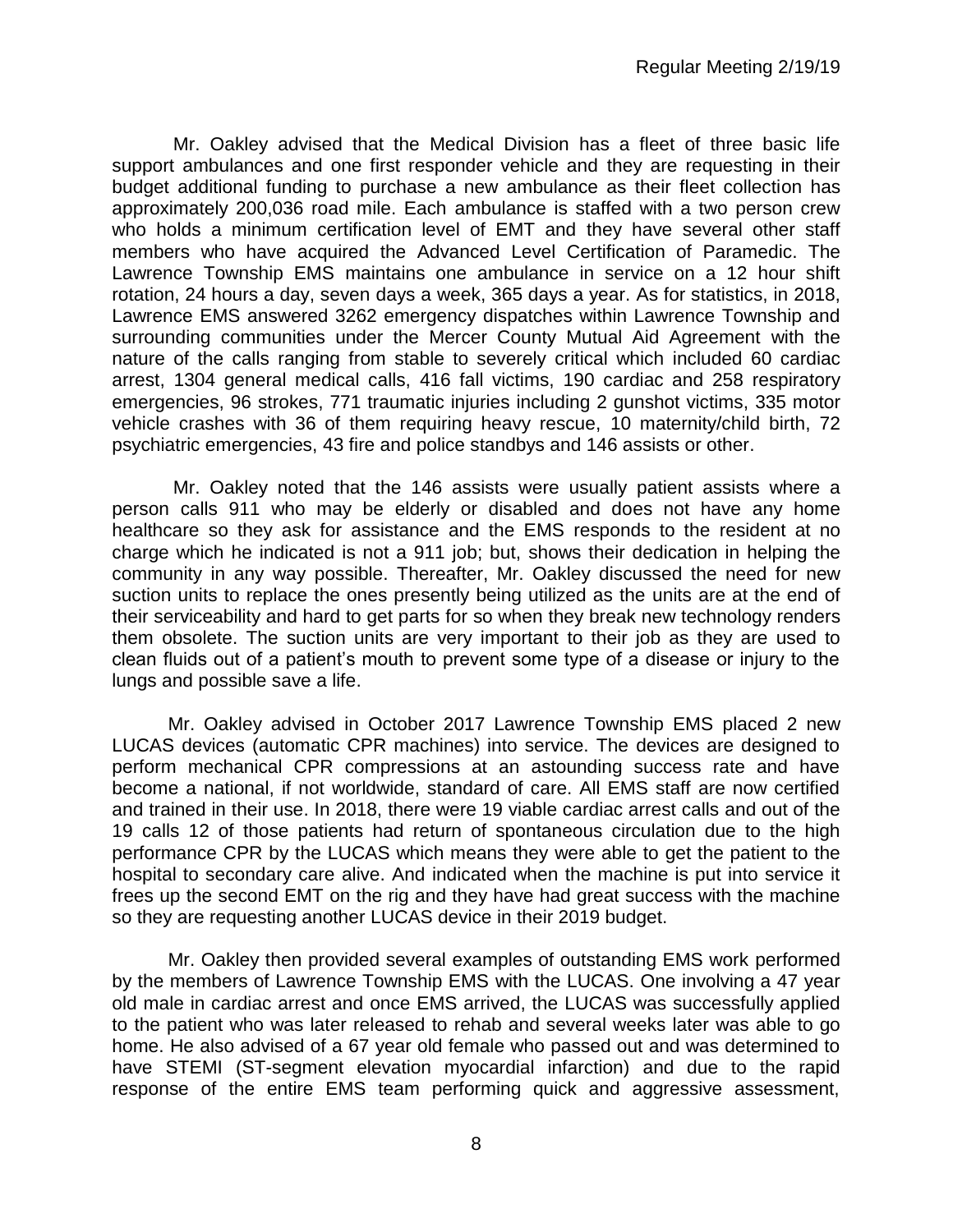medication administration and recognition to transport to a definitive facility with a level 1 cath lab, the patient is now alive and well at home. Mr. Oakley concluded his presentation by affirming that the Fire Medical Division of Lawrence Township continues to provide unparalleled service to the residents and visitors as evidenced by the incidence synopsis he just provided to the Township Council and that the men and women both volunteer and are highly skilled and trained in their respective disciplines and area; a credit to themselves and to Lawrence Township. He then opened the floor for questions.

Thereafter, Mr. Oakley answered questions and listened to comments from Council and the Municipal Manager relative to his request for a new ambulance and equipment, call statistics, mandatory training and incentives for both career and volunteers and how impending retirements will affect the Fire Medical Division. Mayor Bobbitt and members of Council thanked Mr. Oakley for the exemplary job he and his staff does in serving the community.

---

## Public Participation

There was no public participation.

--- Review and Revisions of Agenda

There was no review or revision of the agenda.

---

# Adoption of Minutes

There was no adoption of minutes.

---

Awarding or Rejecting of Bids

There was no award or rejection of bids.

---

Introduction of Ordinances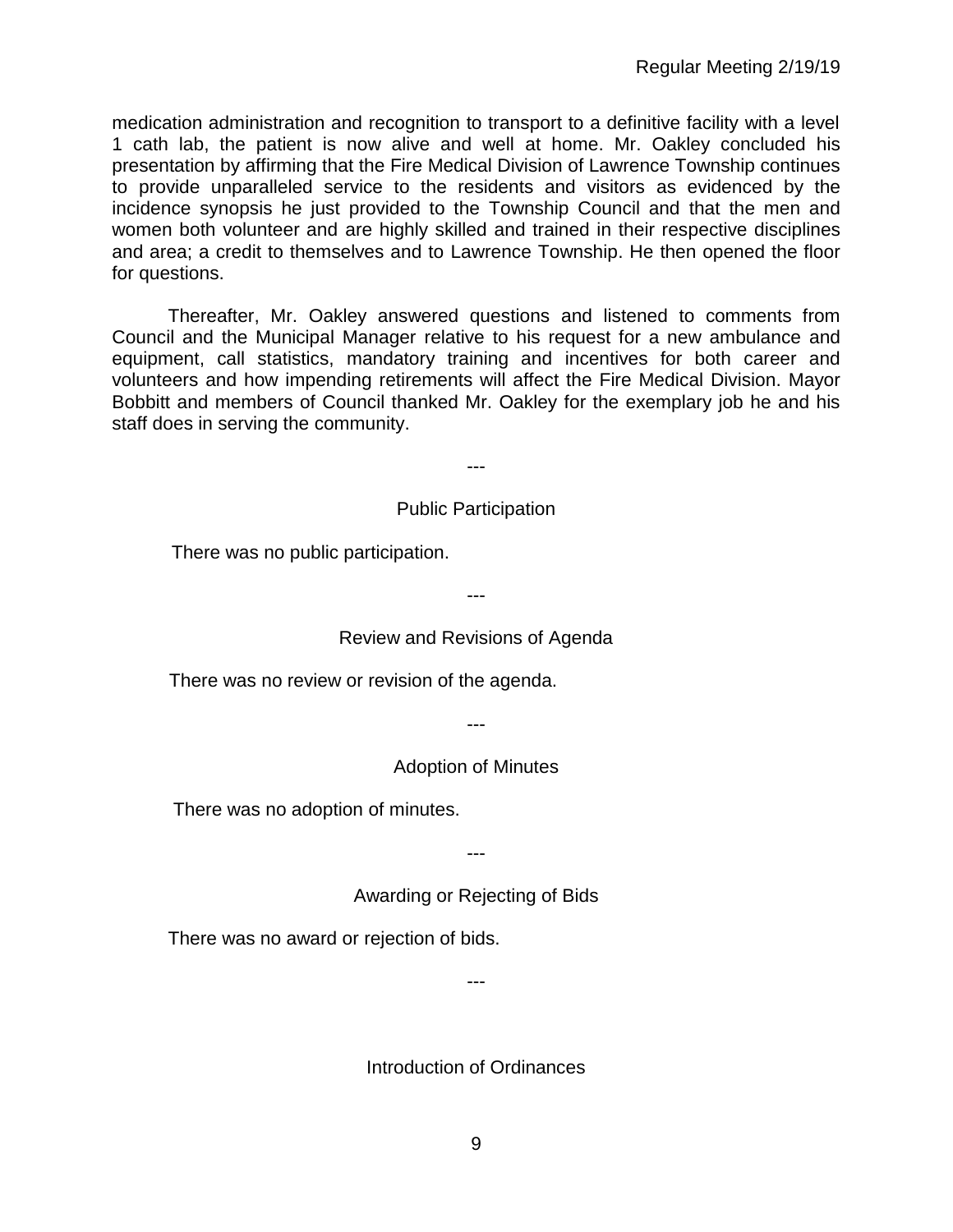Mayor Bobbitt read by title, an ordinance entitled, "AN ORDINANCE AMENDING THE ADMINISTRATIVE CODE OF THE TOWNSHIP OF LAWRENCE, COUNTY OF MERCER, NEW JERSEY"

Mr. Nerwinski advised that the Ordinance amends the Administrative Code of the Township of Lawrence by changing the deadline for the submission of agenda items from Thursday to Wednesday by 12 Noon for all future Council meetings. The amendment will allow for transparency as putting items on the Agenda last minute denies the public full access so this change eliminates that problem. Ms. Norcia also advised that the extra day gives the Clerk's Office a little more time to get things organized in preparing the agenda given the office staff is constantly interrupted throughout the day with attending to needs of the residents and other municipal business.

The Ordinance was introduced and approved on the following roll call vote:

| <b>COUNCIL</b>       | AYE | <b>NAY</b> | <b>PRESENT</b> | <b>ABSENT</b> | <b>ABSTAIN</b> | <b>MOVE</b> | <b>SECOND</b> |
|----------------------|-----|------------|----------------|---------------|----------------|-------------|---------------|
| Mr. Kownacki         |     |            |                |               |                |             |               |
| Ms. Lewis            |     |            |                |               |                |             |               |
| Dr. Maffei           |     |            |                |               |                |             |               |
| <b>Mr. Powers</b>    |     |            |                |               |                |             |               |
| <b>Mayor Bobbitt</b> |     |            |                |               |                |             |               |

# ---

#### Adoption of Ordinances

Mayor Bobbitt read by title, an ordinance entitled, "ORDINANCE PROVIDING FOR SIDEWALK IMPROVEMENTS IN AND BY THE TOWNSHIP OF LAWRENCE, IN THE COUNTY OF MERCER, NEW JERSEY, APPROPRIATING \$57,191.65 THEREFOR AND DIRECTING THE SPECIAL ASSESSMENT OF THE COST THEREOF"

#### Ordinance No. 2320-19

## ORDINANCE PROVIDING FOR SIDEWALK IMPROVEMENTS IN AND BY THE TOWNSHIP OF LAWRENCE, IN THE COUNTY OF MERCER, NEW JERSEY, APPROPRIATING \$57,191.65 THEREFOR AND DIRECTING THE SPECIAL ASSESSMENT OF THE COST THEREOF

WHEREAS, at the request of certain owners of properties identified herein, the Township of Lawrence has previously authorized and undertaken certain sidewalk improvements; and

WHEREAS, the understanding between the property owners and the Township was that these improvements would be specially assessed against the properties; and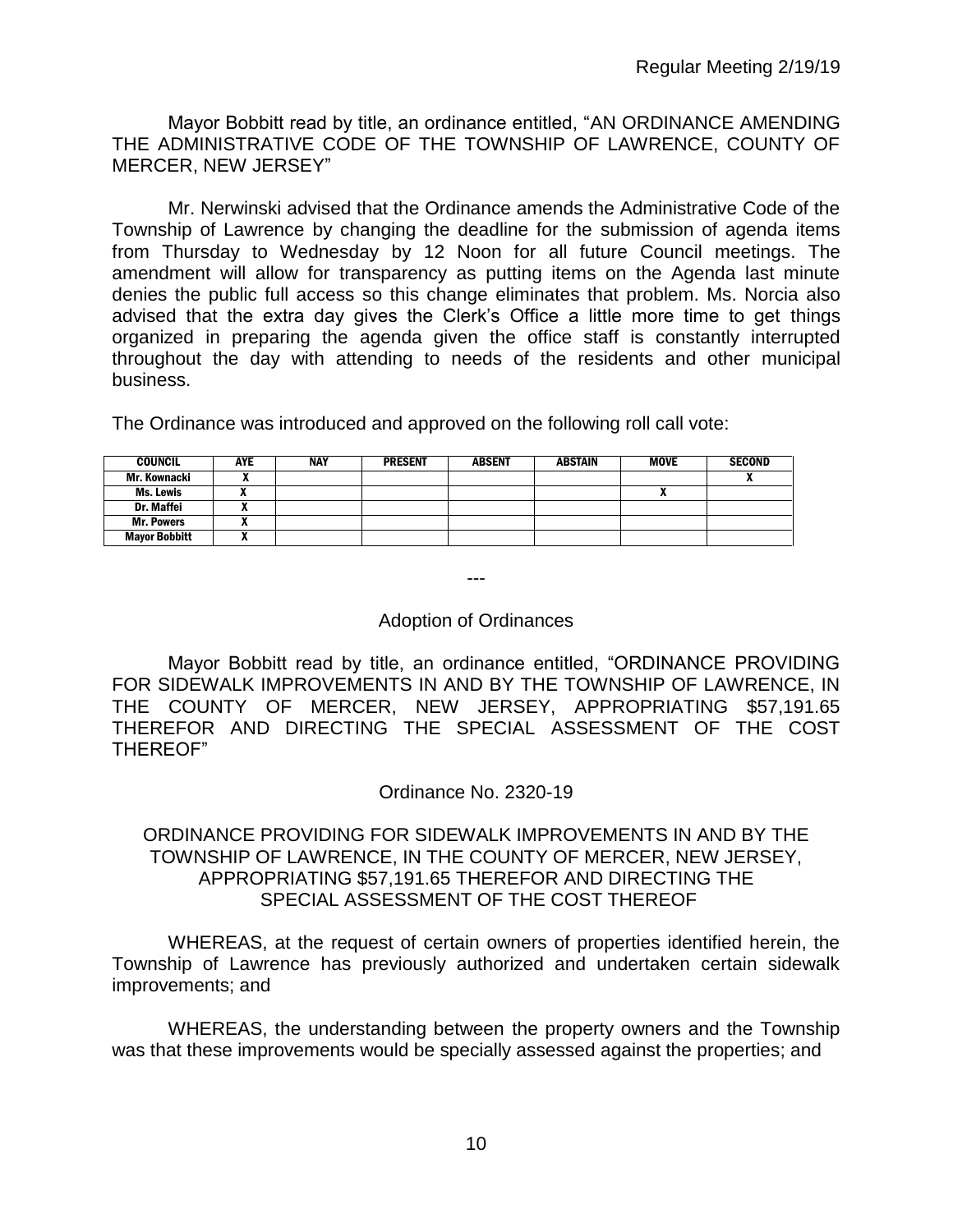WHEREAS, the Township now wishes to authorize the special assessment of the cost of such improvements;

NOW, THEREFORE, BE IT ORDAINED by the Township Council of the Township of Lawrence, in the County of Mercer, State of New Jersey (not less than twothirds of all members thereof affirmatively concurring) as follows:

Section 1. The improvement described in Section 3 of this ordinance is hereby authorized to be undertaken by the Township of Lawrence, New Jersey as a local improvement. For the improvement or purpose described in Section 2, there is hereby appropriated the sum of \$57,191.65.

Section 2. (a) The improvement hereby authorized is the improvement of the sidewalks, curbs, and driveway aprons along the streets listed below. The affected properties, listed by name of record owner, street address, block, lot and assessment amounts are as follows:

| <b>OWNER of RECORD</b>                 |               | <b>BLOCK/LOT PROPERTY ADDRESS</b> | <b>TOTAL</b> |
|----------------------------------------|---------------|-----------------------------------|--------------|
| Marvin & Lini VanHise, Jr.             | 4502/4        | 146 Old Denow Road                | \$1,500.00   |
| Frank Campo, et ux                     | 1901/95       | 1028 Lawrence Road                | \$2,475.50   |
| Ahmed Elgamal & Eman Eldekin           | 1903/21, 22   | 112 Roxboro Road                  | \$2,298.20   |
| Joann T. Lombardo                      | 1903/23-25    | 118 Roxboro Road                  | \$1,201.60   |
| Arthur Bell & Nancy Krauter            | 1901/7        | 111 Roxboro Road                  | \$952.50     |
| Gioconda Escalona                      | 1901/31       | 240 Fieldboro Drive               | \$1,706.50   |
| Rajni Shah, et ux                      | 2207/14       | 15 Heritage Way                   | \$743.60     |
| David Pelton & Vindira Sankar          | 2504/6        | 12 Heritage Way                   | \$1,650.00   |
| Carrie D. Garcis                       | 2504/5        | 10 Heritage Way                   | \$2,027.30   |
| Elizabeth Rolon                        | 2207/19       | 5 Heritage Way                    | \$1,003.20   |
| Richard & Megan Tepper                 | 2504/2        | 4 Heritage Way                    | \$1,769.40   |
| Steven & Morgan Petronis               | 3301/16       | 18 Allegheny Avenue               | \$2,198.60   |
| Edward & Patricia Darrah               | 3301/15       | 16 Allegheny Avenue               | \$2,100.00   |
| Jonathan Carl Holmquist, ux            | 3301/12       | 10 Allegheny Avenue               | \$655.00     |
| Julie Anderson                         | 3301/18       | 36 Johnson Road                   | \$3,562.50   |
| Keith Doney & Sandra Smith             | 5702/4, 5     | 1 Monroe Avenue                   | \$860.00     |
| David Brown, et ux                     | 5702/18       | 18 Willow Road                    | \$1,560.00   |
| Peter Allan Haggan, Trustee            | 5702/1 (C02)  | 19 Hendrickson Road               | \$400.00     |
| St. Ann's Church                       | 2312/15.01    | 1253 Lawrence Road                | \$13,881.20  |
| John & Brenda Gladwell, Sr.            | 2207/20       | 1 Heritage Way                    | \$1,299.80   |
| Steven Goodell & Laura Pringle-Goodell | 3009/1        | 19 Pin Oak Drive                  | \$250.00     |
| <b>Sarah Staats</b>                    | 3011/5        | 24 Pin Oak Drive                  | \$237.50     |
| Allen Brown & Carol Welsch             | 3011/7        | 28 Pin Oak Drive                  | \$550.00     |
| Martin & Marie Clark                   | 2701.01/62.85 | 30 Karena Lane                    | \$1,650.00   |
| Robert & Karen Carroll                 | 1606/7, 8     | 761 Lake Drive                    | \$1,782.50   |
| <b>Albert Mazzucca</b>                 | 1603/5, 6     | 715 Bunker Hill Avenue            | \$2,128.00   |
| Christopher & Christin Schweitzer      | 406/36        | 714 Puritan Avenue                | \$281.25     |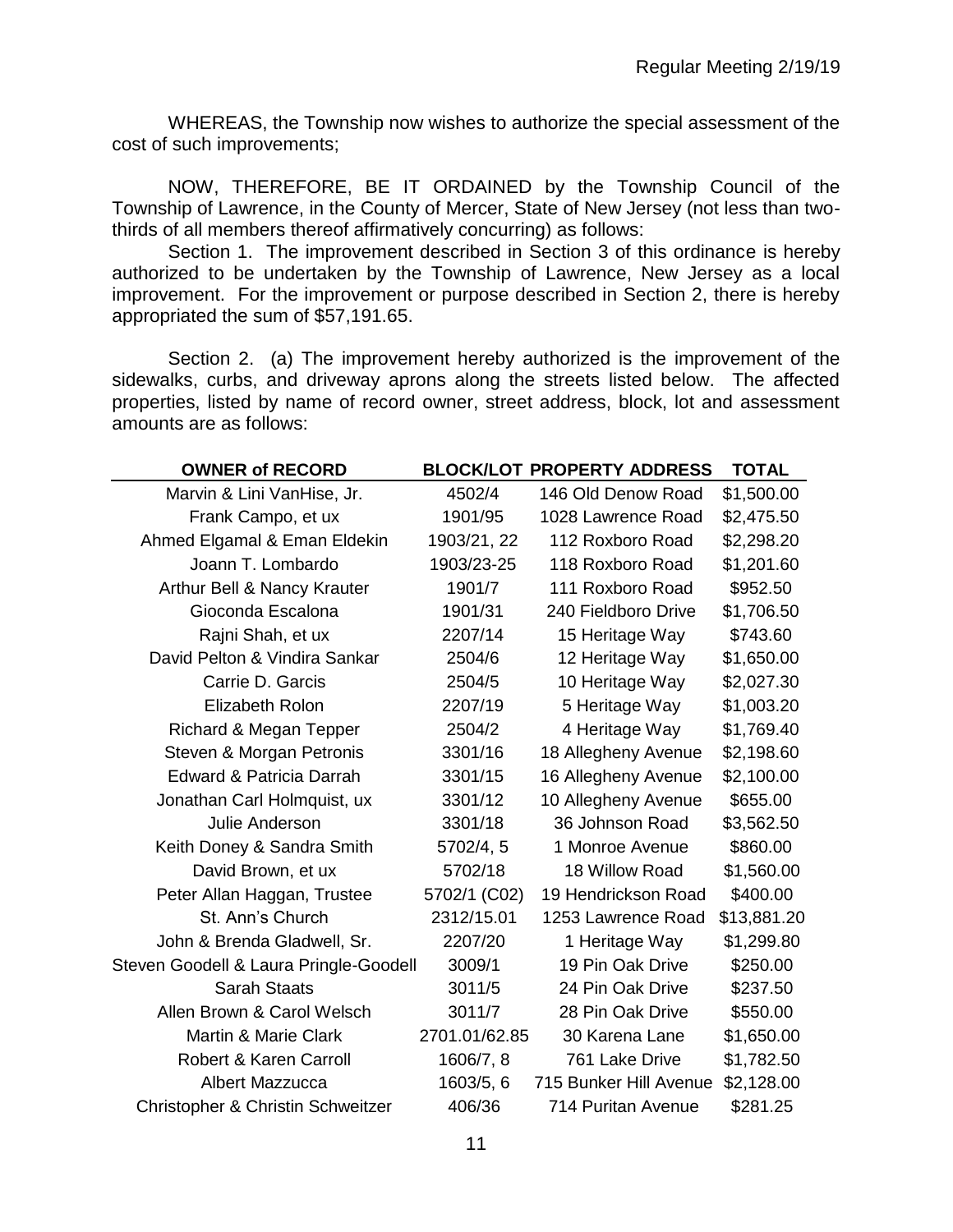| J. M Erdie, Jr.                  | 1804/44      | 12 Devon Avenue    | \$1,012.50  |
|----------------------------------|--------------|--------------------|-------------|
| <b>Victor Rodriduez</b>          | 2501/7       | 185 Foch Avenue    | \$1,076.00  |
| Martin & Mary Goldberg           | 6201.02/7.07 | 10 Overlook Way    | \$862.50    |
| Thaddeus A. & Lisa Tykarsky, III | 1005/11      | 30 Carr Avenue     | \$1,500.00  |
| Robert & Irene Colton            | 6201.02/7.11 | 18 Overlook Avenue | \$725.00    |
| John Sack & Mary Malley          | 5703/13      | 50 Merion Place    | \$1,291.50  |
|                                  |              | TOTAL              | \$57,191.65 |

(b) The estimated cost of the improvement or purpose is equal to the amount of the appropriation herein made therefor.

Section 3. The improvement described in Section 2 of this ordinance shall be undertaken as a sidewalk improvement and the cost thereof shall be assessed in the following manner. An accurate account of the cost of construction of the sidewalks shall be kept, and such cost shall be assessed upon the several properties fronting on the improvement in proportion to their respective frontage or square yardage thereon pursuant to and in accordance with N.J.S.A. 40:65-1 *et seq.*

Section 4. The owner of any land upon which any assessment for the local improvement shall have been made may pay such assessment in the number of equal yearly installments herein determined, with legal interest on the unpaid balance of the assessment. The first of the installments shall be due and payable two months after the confirmation of the assessment, and each subsequent annual installment and interest shall be payable in each successive year thereafter at such time as the governing body shall by resolution determine, provided that any owner of land so assessed shall have the privilege of paying the whole of any assessment or of any balance of installments with accrued interest thereon at any time. Whenever any such installment shall remain unpaid for thirty (30) days from and after the time it shall become due and payable, the whole assessment or balance thereof shall become and be immediately due and payable and shall draw interest at the rate imposed upon the arrearage of taxes in the Township and shall be collected in the same manner as provided by law for other past due assessments. Such assessment shall remain a lien upon the land described herein until the assessment with all installments and accrued interest thereon shall be paid and satisfied. Notwithstanding anything herein to the contrary, the Township shall have the right to waive default as may be permitted by law.

Section 5. The following additional matters are hereby determined, declared, recited and stated:

(a) The improvement or purpose described in Section 3 of this ordinance is not a current expense. It is an improvement or purpose that the Township may lawfully undertake as a local improvement the cost of which shall be specially assessed in the manner provided herein.

(b) The number of annual installments within which the special assessments are to be levied on the lots and parcels of real estate affected by the improvement is five (5).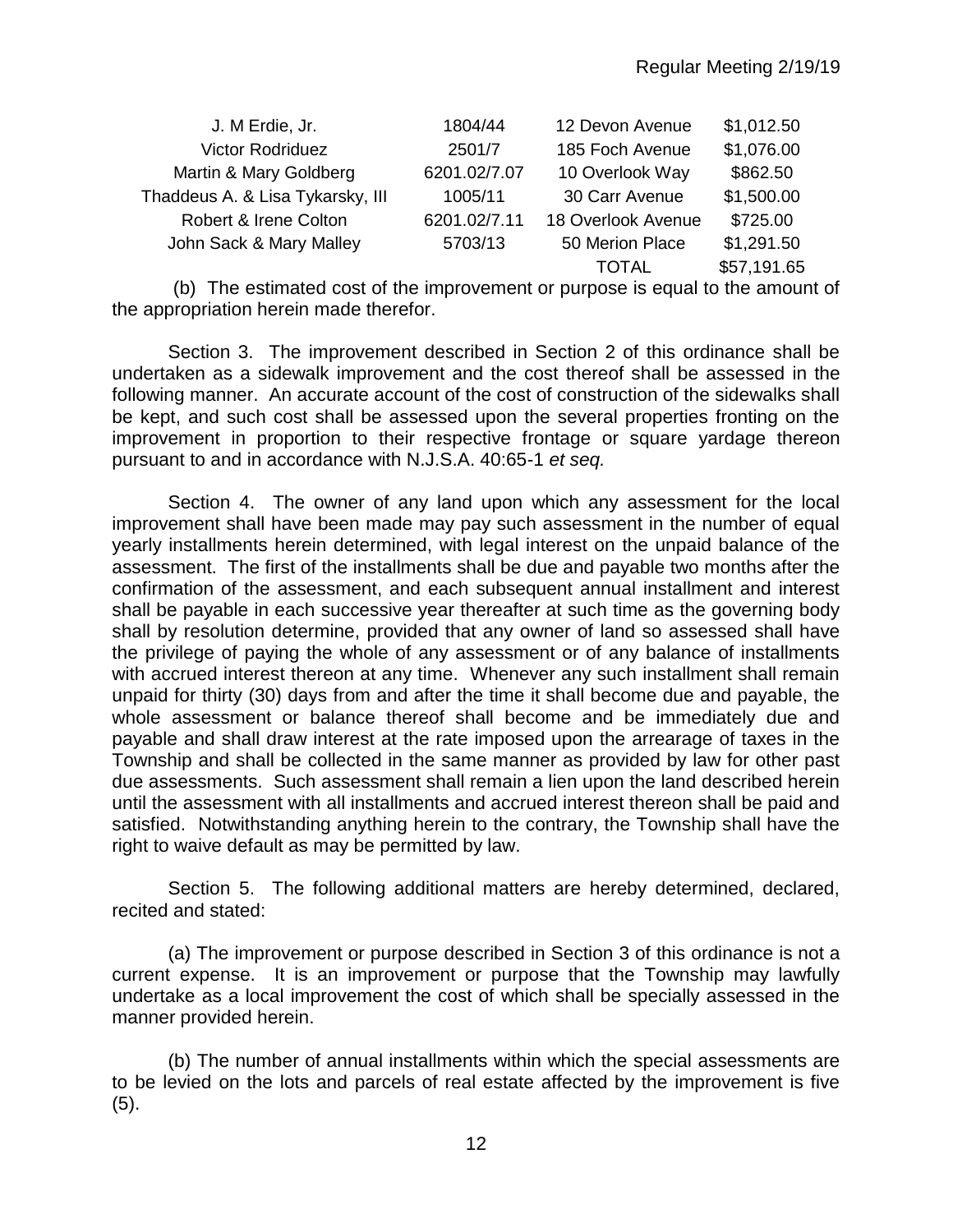(c) The Township will not contribute to the payment of any part of the cost of the improvement.

(d) The estimated maximum aggregate amount of the special assessments is \$57,191.65.

Ordinance No. 2320-19 was introduced and approved on the following roll call vote:

| <b>COUNCIL</b>       | <b>AYE</b> | <b>NAY</b> | <b>PRESENT</b> | <b>ABSENT</b> | <b>ABSTAIN</b> | <b>MOVE</b> | <b>SECOND</b> |
|----------------------|------------|------------|----------------|---------------|----------------|-------------|---------------|
| Mr. Kownacki         |            |            |                |               |                |             |               |
| <b>Ms. Lewis</b>     |            |            |                |               |                |             |               |
| Dr. Maffei           |            |            |                |               |                |             |               |
| <b>Mr. Powers</b>    |            |            |                |               |                |             |               |
| <b>Mayor Bobbitt</b> |            |            |                |               |                |             |               |

**Manager's Report –**

Mr. Nerwinski asked for budget feedback and guidance from the Township Council so he and Mr. Kiriakatis can move forward with the introduction of budget.

---

Mr. Kiriakatis noted that that the introduction of the budget will be in March and the adoption will take place in April. A brief discussion took place relative to the Governor's Address and the municipal budget being built around state aid.

---

---

---

**Attorney's Report –**

There was no Attorney's report.

**Clerk's Report –** 

There was no Clerk's report.

**Unfinished Business –**

Councilman Powers imparted that the Shade Tree Advisory Committee proposed that the Ordinance for the Shade Tree be amended to add (2) two alternative positions so they can have a quorum to conduct business. The Committee did acquire one additional member but they did not hear back from the other member…so one of the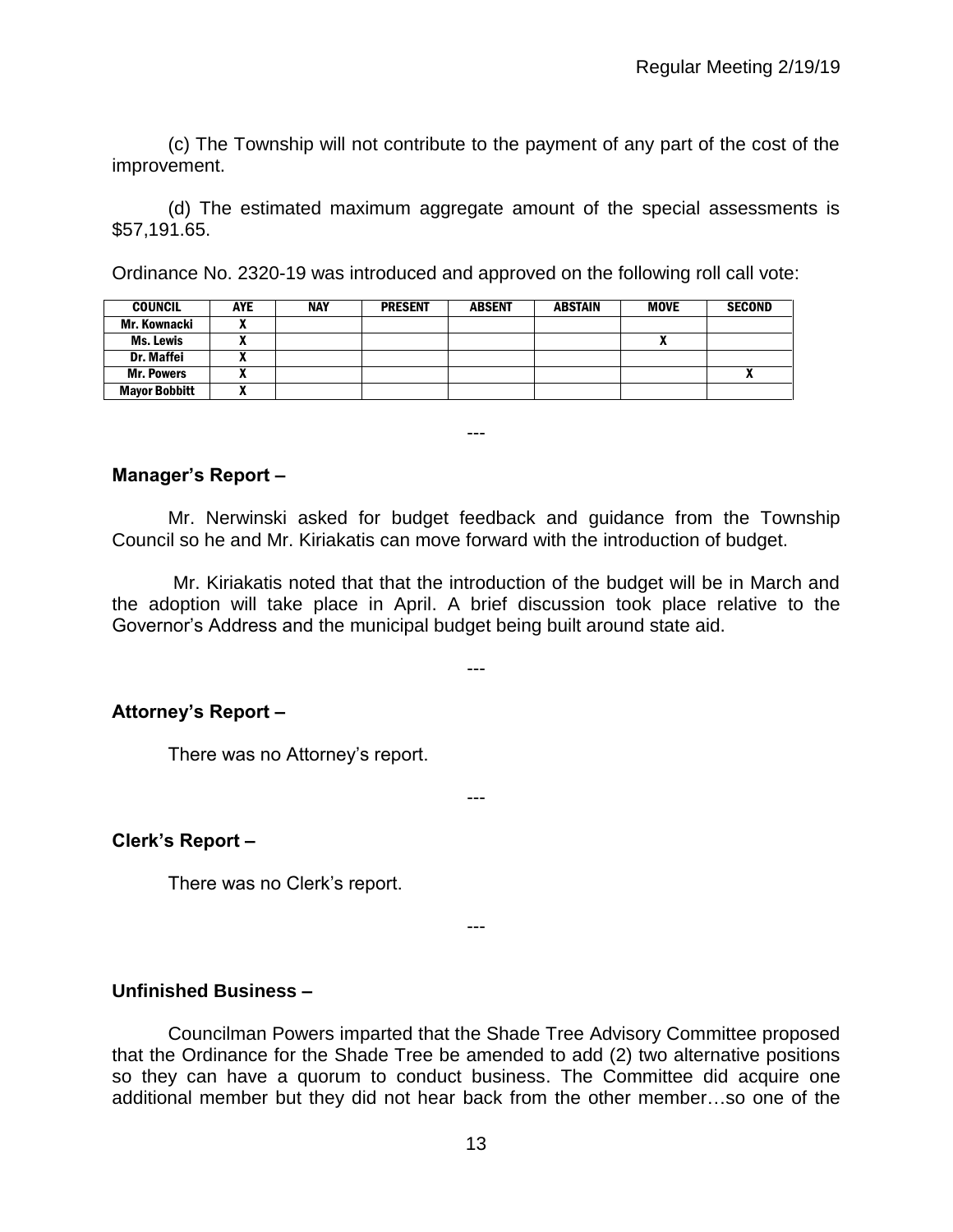thoughts from Andy Link, Township Staff Liaison, was to just have the two alternates so they can have a quorum and not have to come back and revise the ordinance. So, the new Ordinance will include one (1) Planning Board member who will be a voting member; change the citizen membership from five (5) to four (4) and add two (2) alternate members for a 3 year term so rather the membership is filled or unfilled it does not affect them having a quorum to meet as they will soon need a quorum to adopt the State Forestry Plan that is coming up soon.

---

---

## **New Business –**

There was no new business.

# **Public Participation (3-minute limitation per speaker)** –

There is no public participation.

---

# **Resolutions**

Resolution Nos. 90-19 (18-A.1) through 102-19 (18-H.4) were approved by the following roll call vote:

| <b>COUNCIL</b>       | <b>AYE</b> | <b>NAY</b> | <b>PRESENT</b> | <b>ABSENT</b> | <b>ABSTAIN</b> | <b>MOVE</b> | <b>SECOND</b> |
|----------------------|------------|------------|----------------|---------------|----------------|-------------|---------------|
| Mr. Kownacki         |            |            |                |               |                |             |               |
| Ms. Lewis            |            |            |                |               |                | Λ           |               |
| Dr. Maffei           |            |            |                |               |                |             |               |
| <b>Mr. Powers</b>    |            |            |                |               |                |             |               |
| <b>Mayor Bobbitt</b> |            |            |                |               |                |             |               |

Cited Resolutions are spread in their entirety in the Resolution Books of the Township of Lawrence.

---

# **Council Initiatives/Liaison Reports –**

There were no liaison reports.

# **Written Communications –**